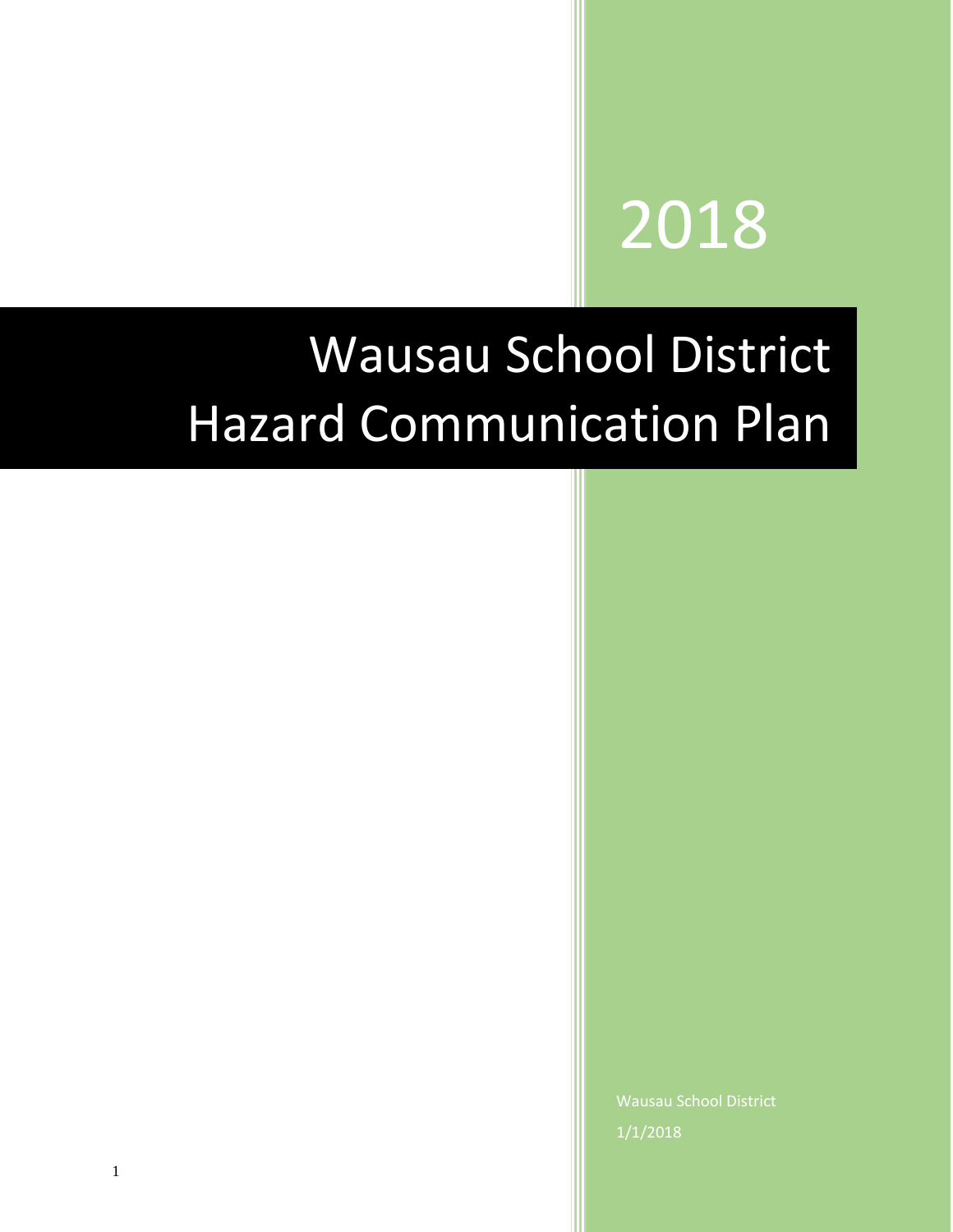### **Table of Contents**

| $\Gamma_{\alpha \mu \nu \lambda}$ 1 | 11 |
|-------------------------------------|----|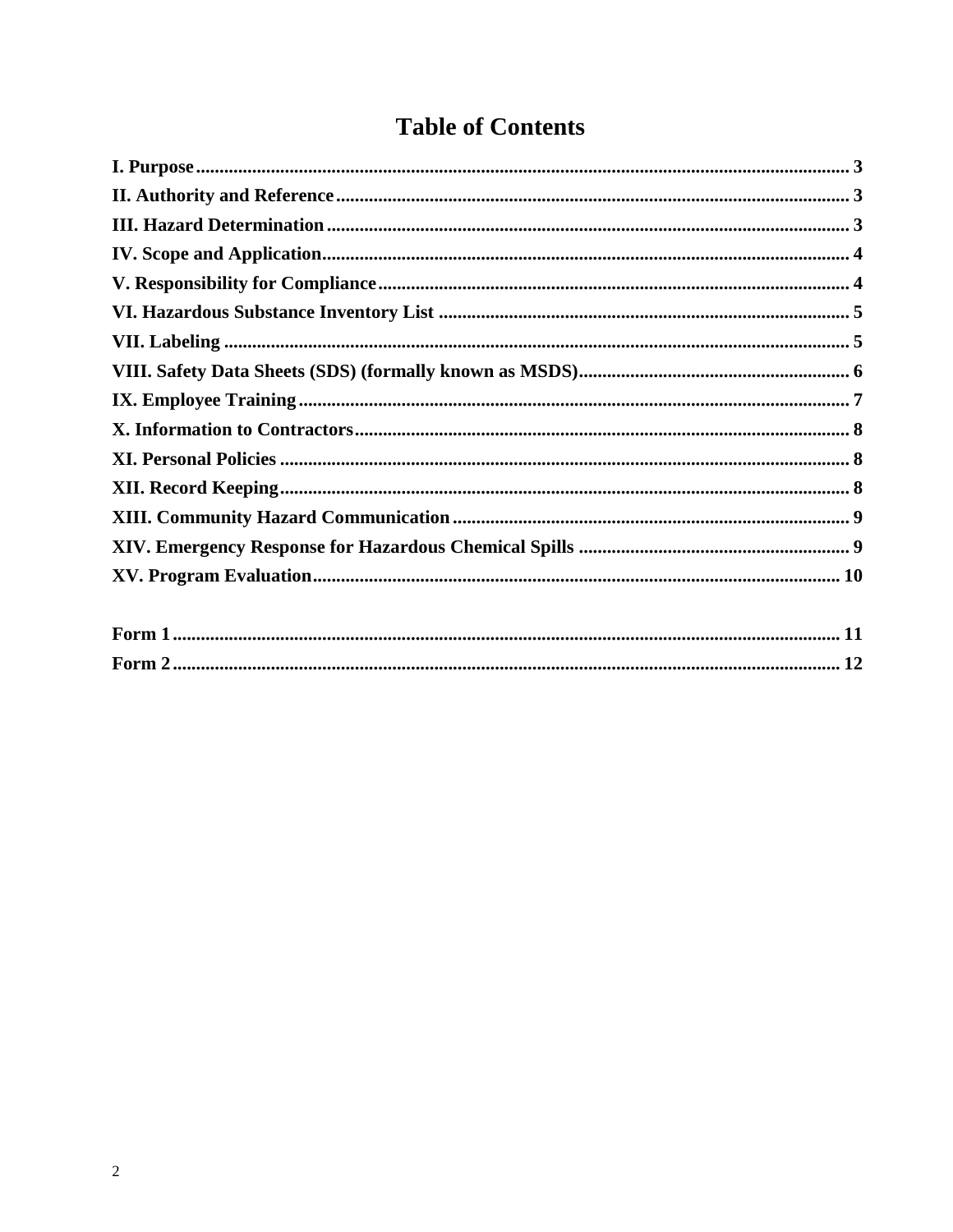#### **I. PURPOSE**

The purpose of this Written Hazard Communication program is to ensure that:

- 1. Hazardous substances present in the work place are properly identified and labeled.
- 2. Employees have access to information on the hazards these substances pose.
- 3. Employees are provided with information on how to prevent injuries or illnesses due to exposure to these substances.
- 4. Identify by job title who has the responsibility for maintaining the program, SDS's, conduct training, etc.

**Note:** This program will be available to all employees for review and a copy will be located on the District's website.

#### **II. AUTHORITY AND REFERENCE**

Occupational Safety and Health Administration (OSHA) 29 CFR 1910.1200

Dept. of Safety and Professional Services (Chapter 332) (DSPS) 332.15

#### **III. HAZARD DETERMINATION**

- A. A "hazardous substance" is a physical or health hazard that is listed as such:
	- 1. 29 CFR Part 1910, Subpart Z, *Toxic and Hazardous Substances*, Occupational Safety and Health Administration. (See OSHA website or OSHA manual for details)
	- 2. *Threshold Limit Values for Chemical Substances and Physical Agents in the Work Environment* (latest edition), American Conference of Governmental Industrial Hygienists (ACGIH).
- B. A "hazardous substance" is regarded as a carcinogen or potential carcinogen if it is identified as such by:
	- 1. National Toxicology Program (NTP), *Annual Report on Carcinogens* (latest edition).
	- 2. International Agency for Research on Cancer (IARC) *Monographs* (latest edition).
	- 3. 29 CFR Part 1910, Subpart Z, *Toxic and Hazardous Substances*, Occupational Safety and Health Administration.
- C. Manufacturers, importers and distributors will be relied upon to perform the appropriate hazard determination for the substances they produce or sell.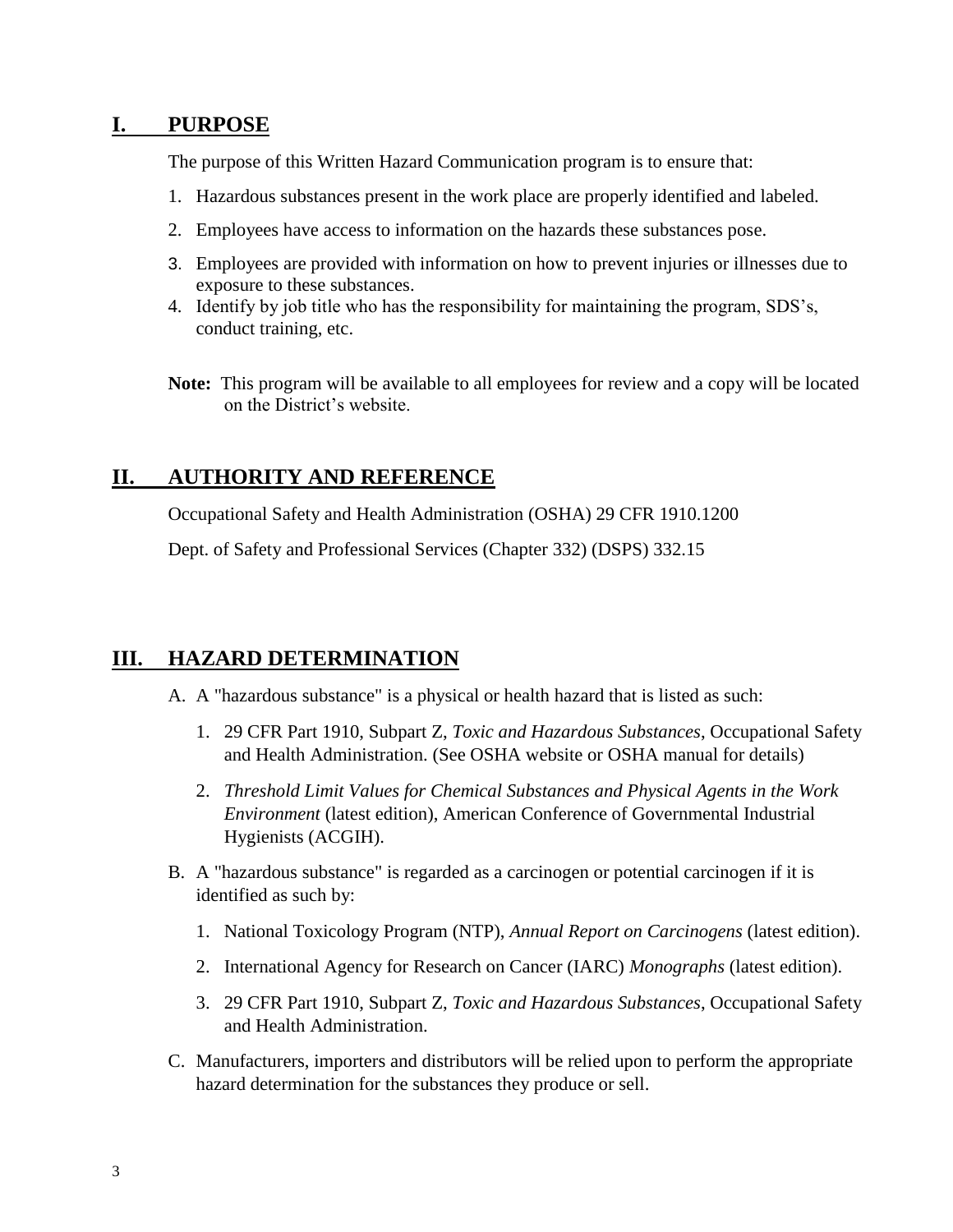- D. The following materials are not covered by the Hazard Communication Standard:
	- 1. Any hazardous waste as defined by the Solid Waste Disposal Act, as amended by the Resource Conservation and Recovery Act of 1976, as amended (42 USC 6901 et seq*.*) when subject to regulations issued under that act by the Environmental Protection Agency.
	- 2. Tobacco products.
	- 3. Wood products. **Note:** Wood dust or wood treated with a hazardous chemical s are not exempt since the hazards of wood dust are not self-evident.
	- 4. Consumer products (including pens, pencils, adhesive tape) used in the work place under typical consumer usage.
	- 5. Articles (i.e. plastic chairs).
	- 6. Foods, drugs, or cosmetics intended for personal consumption by employees while in the work place.
	- 7. Foods, drugs, cosmetics, or alcoholic beverages in retail stores packaged for retail sale.
	- 8. Any drug in solid form used for direct administration to the patient (i.e. tablets or pills).

#### **IV. SCOPE AND APPLICATION**

This program applies to the use of any hazardous substance which is known to be present in the workplace in such a manner that employees may be exposed under normal conditions of use or in a foreseeable emergency.

#### **V. RESPONSIBILITY FOR COMPLIANCE**

- A. The administration of this program will be the responsibility of the Director of Pupil Services or his/her designee. The administrative responsibilities of this individual/position will include:
	- 1. Identification of the employees to be included in the Hazard Communication Program.
	- 2. Development and maintenance of a hazardous substance master inventory list.
	- 3. Coordination and supervision of employee training.
	- 4. Coordination and supervision of the facility's container labeling program.
	- 5. Coordination of any necessary exposure monitoring.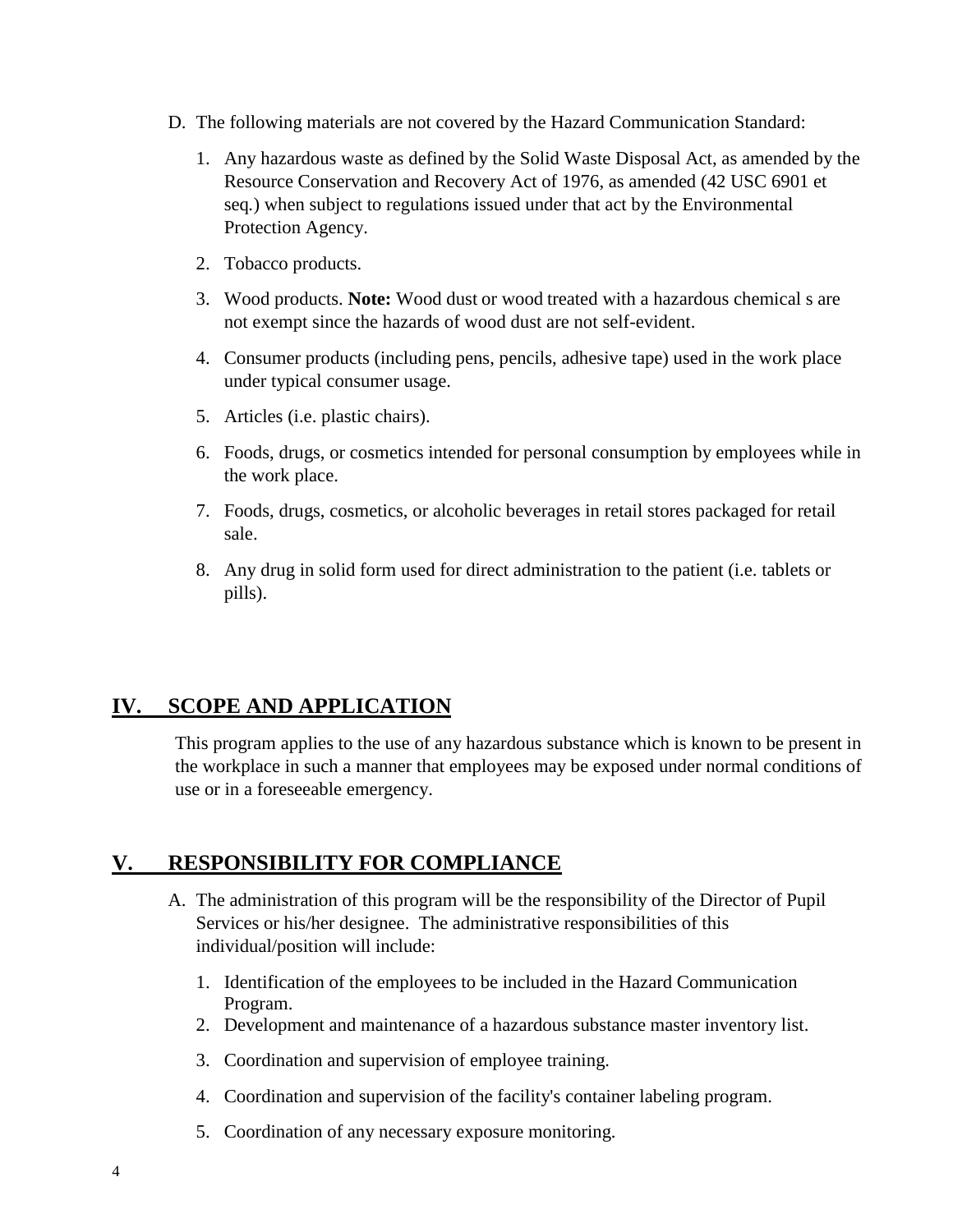- 6. Coordination and supervision of required recordkeeping.
- 7. Periodic evaluation of the overall program.
- 8. Obtaining and updating SDS's.
- B. Employees are responsible for following all safe work practices and using proper precautions required by the guidelines in this program.

#### **VI. HAZARDOUS SUBSTANCE INVENTORY LIST**

A. Each department head is responsible for compiling, maintaining, and updating a master list of hazardous substances used or produced in areas under their authority. The inventory list will include the common identity or trade name of the product. The name and address of the manufacturer shall be kept up to date. Hazardous substances will be listed alphabetically by manufacturer. The master list shall identify the work areas where the chemicals are used or stored and when the chemicals are removed (or used up) from the facility. Substances which are not in containers will also be included on the inventory list, e.g., welding fumes, carbon monoxide from a fork lift, etc.

#### **VII. LABELING**

- A. Each department head is responsible for evaluating labels on incoming and existing containers. Each label must contain the following information:
	- 1. Name, address and telephone number of the chemical manufacturer, importer, or other responsible party.
	- 2. Product identifier.
	- 3. Signal word.
	- 4. Hazard statement(s).
	- 5. Precautionary statement(s).
	- 6. Pictogram(s).
- B. If the label is not appropriate, the responsible department head will notify the manufacturer or supplier that the label is not adequate. A container will not be released for use until an appropriate label is affixed to the container.
- C. Labels will be removed if they are incorrect. When the container is empty it may be used for other materials provided it is properly cleaned and relabeled.
- D. Each department head is responsible for ensuring that all containers used in his/her department are labeled properly and remain legible. Defacing labels or using them improperly is prohibited.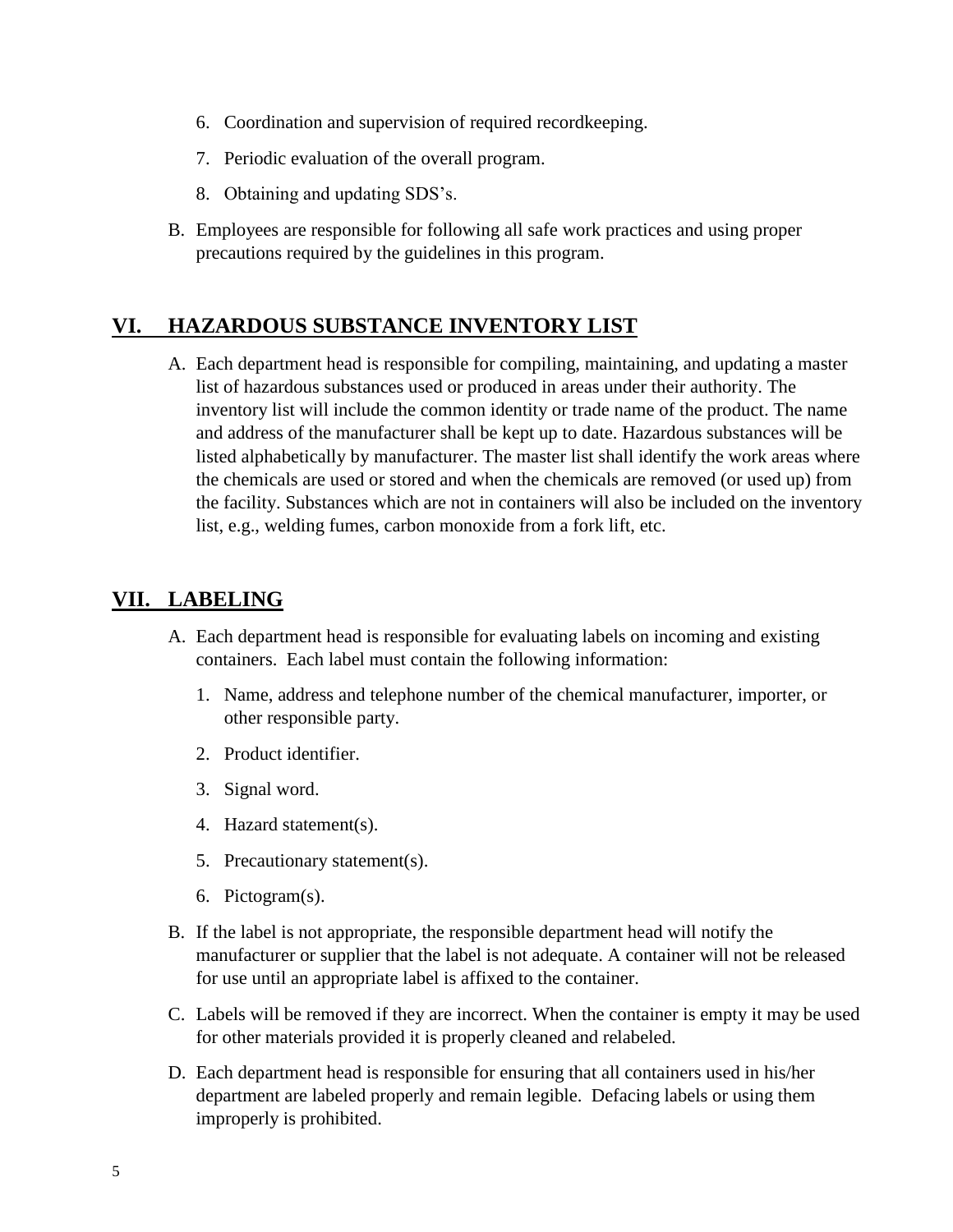- E. Secondary containers should be used by one employee and emptied at the end of each shift. If the secondary containers are used by more than one employee and/or its contents are not emptied at the end of the shift, the department supervisor is responsible for labeling the container with either a copy of the original label or with a generic label which has a space available for appropriate hazard warnings.
- F. The Hazard Communication Standard (HCS) will require pictograms on labels to alert employees of the chemical hazards to which they may be exposed. Each pictogram consists of a symbol on a white background framed within a red border and represents distinct hazards. **(***See Figure 1***)**



**(Figure 1)**

#### **VIII. SAFETY DATA SHEETS (SDS) – (Formally known as MSDS**)

A. SDS's will be available to the employees on all hazardous substances to which there is potential or actual exposure. The department head is responsible for ensuring that SDS's are available on all incoming products. A product will not be released for use until a completed SDS is on file.

If the SDS is not available, the department head will notify the manufacturer that SDS is needed.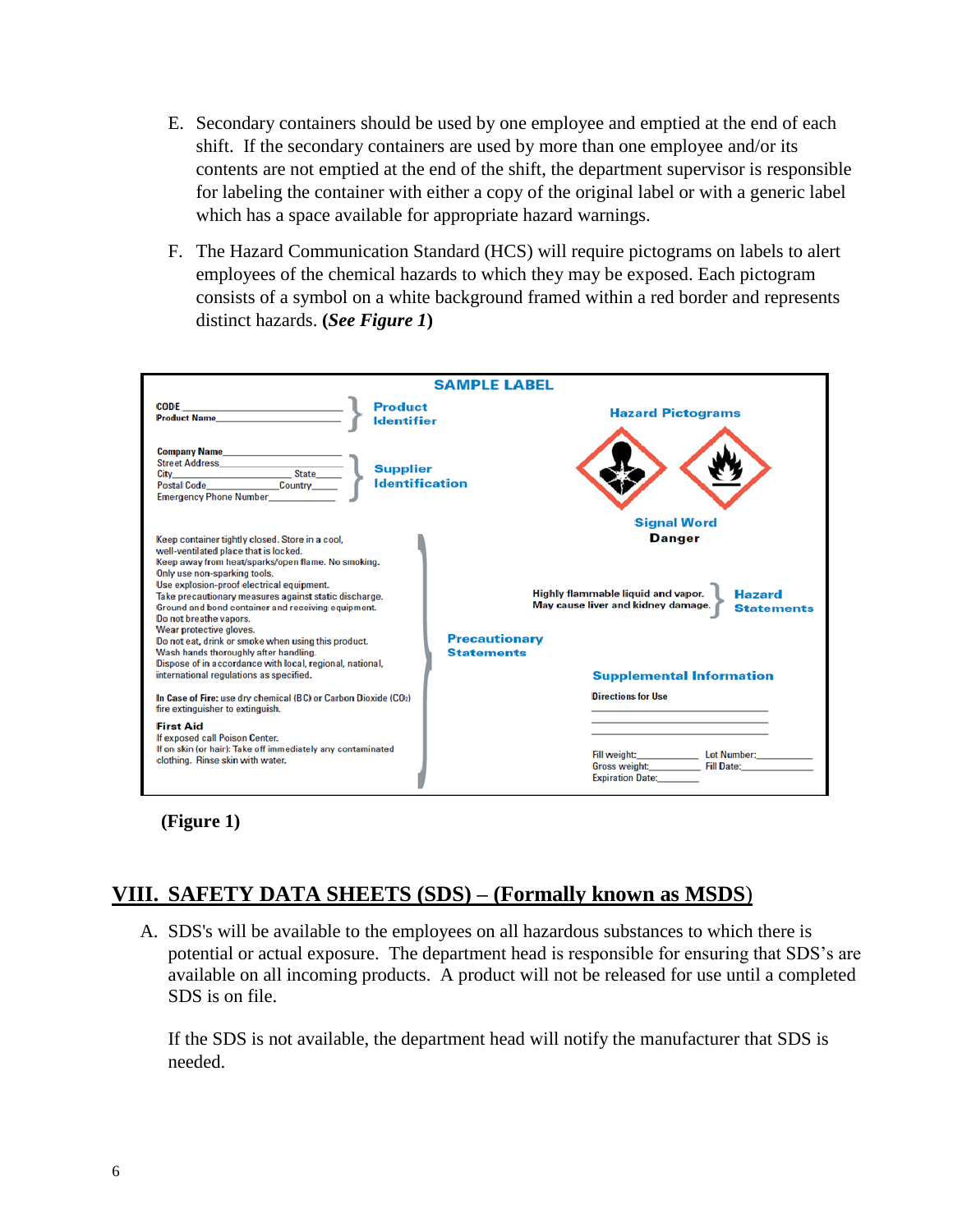- B. The department head is responsible for the review of all incoming SDS's. If the SDS is not complete, it will be returned to the manufacturer with a request for the missing information. the department head will send a second request for the missing information if a complete SDS is not received within 30 days.
- C. The department head will request an SDS before the purchase orders of all new products.
- D. The department head is responsible for compiling and updating the master SDS file. This file will be kept on-line.
- E. Employees will have access to these SDS's during all work shifts. Copies will be made available upon request to the department head.
- F. The department head is responsible for updating the data sheets to include new information as it is received.

#### **IX. EMPLOYEE TRAINING**

- A. Prior to starting work with hazardous substances, each employee will attend a Hazard Communication Training Session where they will receive information on the following topics:
	- 1. Policies and procedures related to the Hazard Communication Standard.
	- 2. Location of the written Hazard Communication Program.
	- 3. How to read and interpret an SDS.
	- 4. Location of SDS's.
	- 5. Physical and health risks of hazardous substances in their work area.
	- 6. Methods and observation techniques to determine the presence or release of hazardous chemicals.
	- 7. Work practices that may result in exposure.
	- 8. How to prevent or reduce exposure to hazardous substances.
	- 9. Personal protective equipment.
	- 10. Procedures to follow if exposure occurs.
	- 11. Emergency response procedures for hazardous chemical spills.
	- 12. Employers shall provide employees with effective information and training on hazardous chemicals in their work area at the time of their initial assignment, and whenever a new chemical hazard the employees have not previously been trained about is introduced into their work area.
- B. Whenever a new employee is transferred or hired, he/she will be provided training regarding the Hazard Communication Standard. The training session will be conducted by the department head before the start of his/her employment if possible.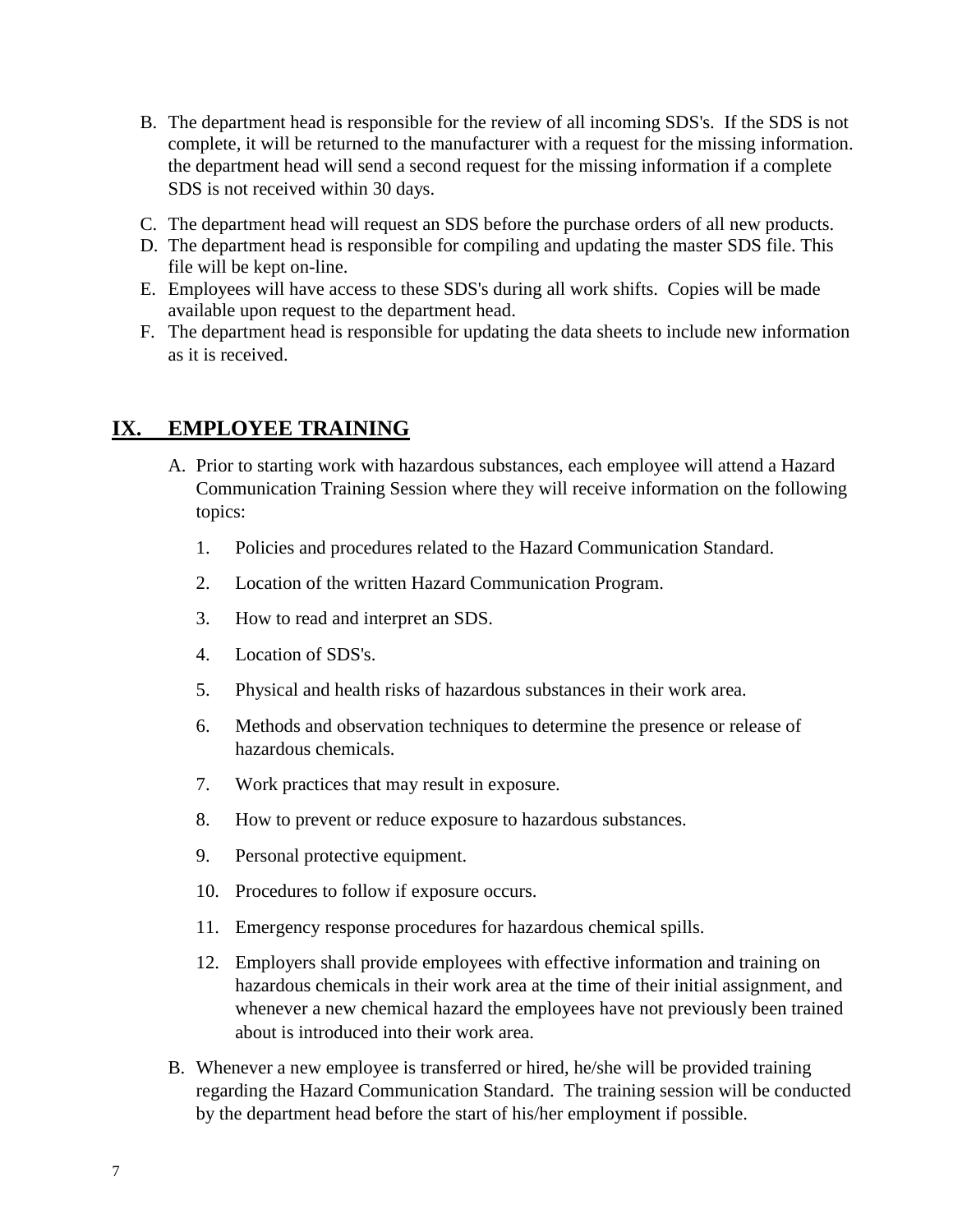- C. The department head is responsible for identifying and listing any non-routine hazardous task performed at this facility. the department head will conduct training on the specific hazards of the job including appropriate personal protective equipment, safety precautions, and procedures.
- D. When a new substance is added to the inventory list, the department head is responsible for reviewing the SDS for potential health effects. If the product presents a new health hazard (causes health effects unlike those covered in the training session), the the department head is responsible for notifying all affected employees about the new health effects which result from exposure to the new substance.

#### **X. INFORMATION TO CONTRACTORS**

- A. The department head is responsible for providing outside contractors with the following information:
	- 1. Hazardous chemicals to which they may be exposed as a result of working in this facility.
	- 2. Suggestions for appropriate protective measures.
- B. Contractors that are potentially exposed to hazardous chemicals present at the facility will not be allowed to begin work until they have been provided information concerning these hazards and have signed a form to document this exchange.
- C. the department head is responsible for obtaining information from contractors on all hazardous substances to which employees may be exposed as a result of the contractor's work at the facility.
- D. the department head will notify affected employees about the health affects that may result from exposure to each substance.

#### **XI. PERSONNEL POLICIES**

When an employee is not following safety and health rules regarding working with a hazardous substance, retraining will be provided and subject to disciplinary action.

#### **XII. RECORD KEEPING**

A. the department head shall maintain the master SDS List, containing all of the SDS's received at the facility. the department head shall be promptly notified when any hazardous chemicals are no longer used at the facility. Once the department head has been notified that a chemical is no longer used, the SDS for that chemical shall be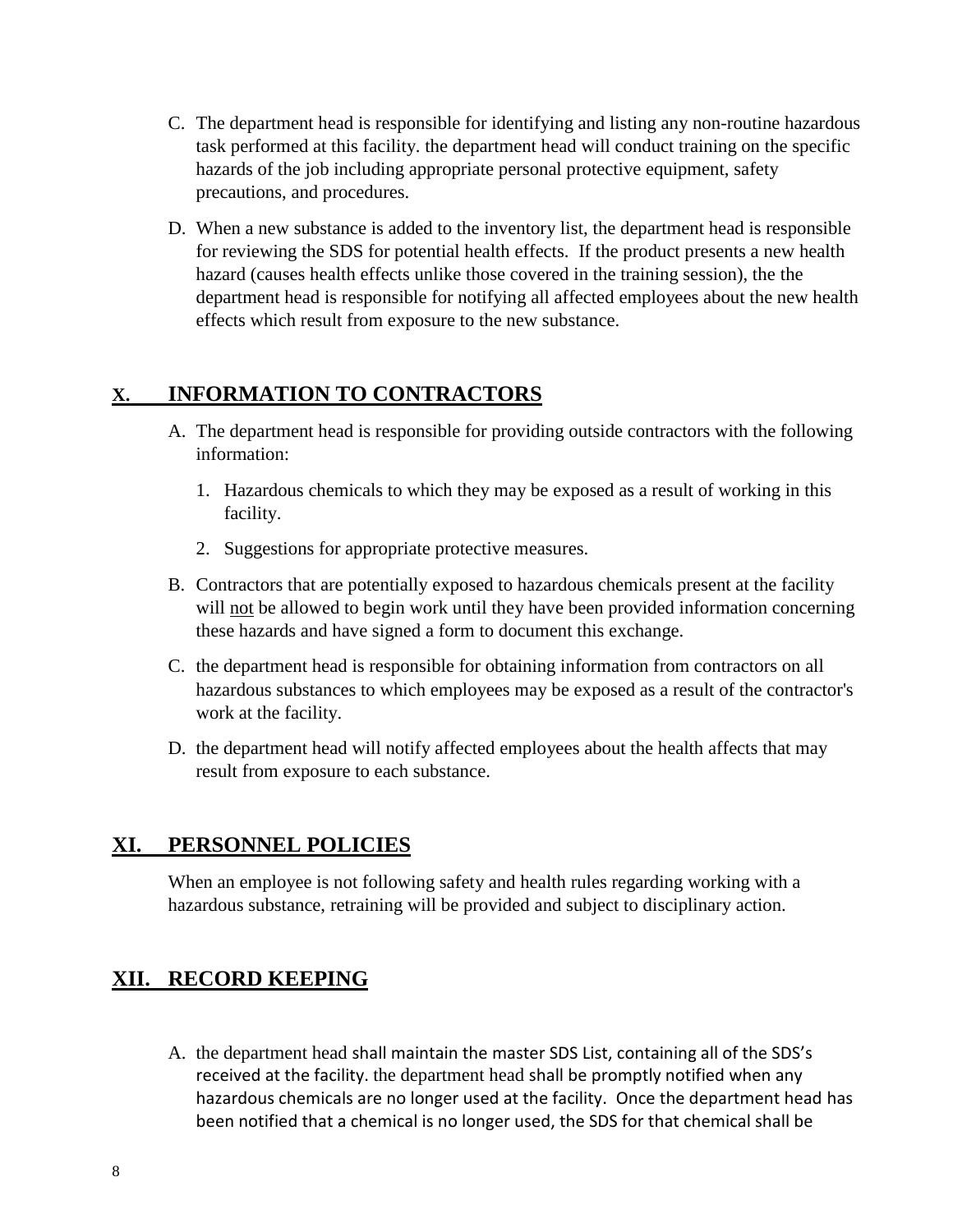removed from the master list and added to an inactive chemical list. The inactive chemical list shall contain the same information as the master List, and, in addition, the last known date of use for the inactive chemical shall be included in the inactive chemical list. the department head shall maintain the inactive list, along with the inactive SDS, in a permanent electronic or hard copy file.

**EXCEPTION:** If an employee exposure to a particular hazardous chemical occurs, the SDS for that product will become part of the employee's medical records. Medical records must be kept for **30** years.

- **NOTE:** "Exposure" or "exposed" means that an employee is subjected to a toxic substance or harmful physical agent in the course of employment through any route of entry (inhalation, ingestion, skin contact or absorption, etc.), and includes past exposure, but does not include situations where the employer can demonstrate that the toxic substance or harmful physical agent is not used, handled, stored, generated, or present in the workplace in any manner different from typical non-occupational situations.
- B. Prior master inventory lists will also be retained with inactive materials.

#### **XIII. COMMUNITY HAZARD COMMUNICATION**

The department head is responsible for responding to requests from members of the community on hazardous substances used in the facility.

#### **XIV. EMERGENCY RESPONSE FOR HAZARDOUS CHEMICAL SPILLS**

- **NOTE:** Employees knowledgeable in the specific hazards and using all required protection to work with the chemical may clean up small amounts of spilled chemicals that do not pose a risk in excess of normal usage.
- A. When a hazardous chemical spill occurs, follow these procedures:
	- 1. Move all employees away from spill to a safe environment.
	- 2. Call 911 or the designated emergency response number in your area to notify the necessary response team for the hazardous chemical spill.
	- 3. Retrieve the Hazard Communication Information Binder, if possible.
		- a. Locate the SDS for the hazardous chemical which spilled.
		- b. If requested, provide the SDS to the Emergency Response Team.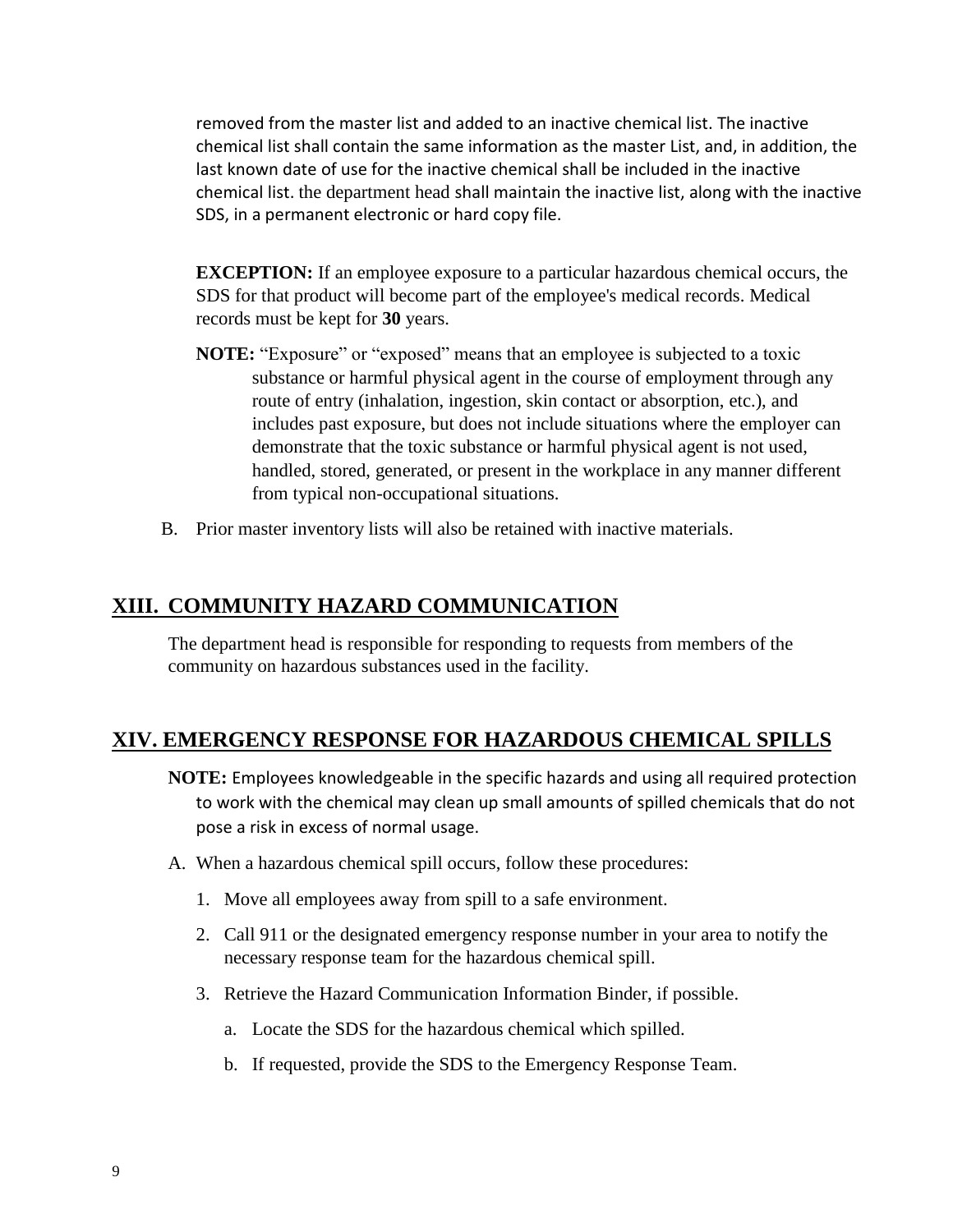**NOTE:** Do not try to contain large spills. The Emergency or Hazardous Material

Response Team is trained to deal with hazardous chemical spills. Additional Hazardous Waste Operations and Emergency Response can be referenced in OSHA CFR 1910.120.

#### **XV. PROGRAM EVALUATION**

The Director of Pupil Services or his/her designee will conduct an evaluation of the Hazard Communication program annually. The individual responsible for the items identified for improvement will be notified in writing. It is expected that action will be taken to correct the item within five working days.

Employees will be trained or re-trained annually to determine the effectiveness of the Hazard Communication Program. Each session will assess the employee's retention of information given during the training session, use of SDS's and response to chemical spills (if applicable).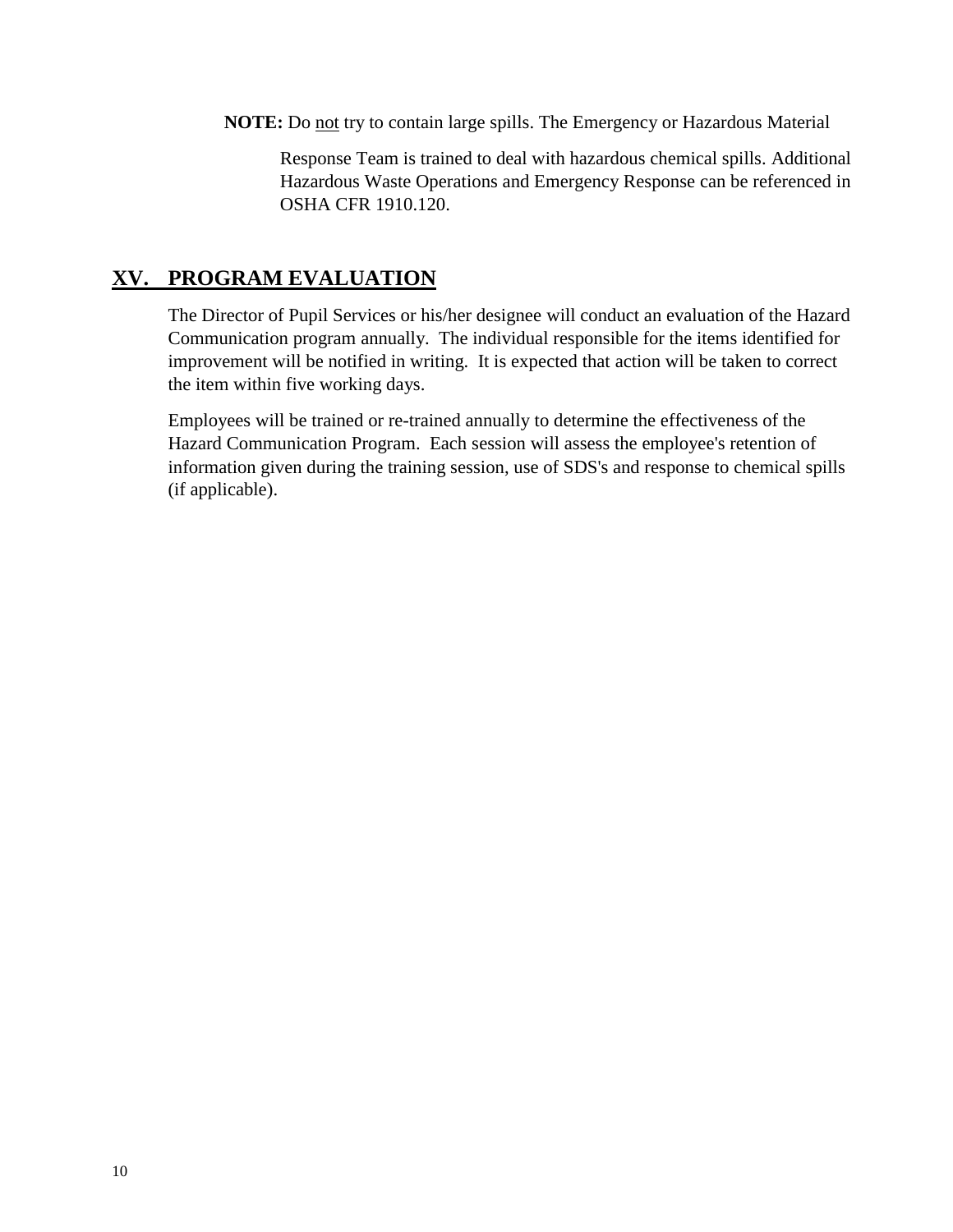#### **CHECKLIST OF REQUIRED SDS INFORMATION**

**The Hazard Communication Standard 1910.1200 requires that 16 items of information be uniformly included in Safety Data Sheets provided to purchasers. If the preparer of the SDS has found no relevant information for a given item, the SDS must be marked to indicate that no applicable information was found. This checklist should be used to determine the completeness of the SDS. It does not assess the accuracy of the information.**

**Check Box If Item Is Complete**

- **1. Identification (**Name, address, telephone number of the chemical manufacturer**)**
- **2. Hazard(s) identification (**Signal word, hazard statements, symbols, etc.**)**
- **3. Composition/information on ingredients (**Impurities, stabilizing additives, etc.**)**
- **4. First-aid measures** (Description of necessary measures, routes of exposure, etc.)
- **5. Firefighting measures (**Suitable, unsuitable extinguishing media, etc.)
- **6. Accidental release measures** (Personal protective equipment, emergency procedures)
- **7. Handling and storage (**Conditions for safe storage, any incompatibilities)
- **8. Exposure control/personal protection (**OSHA permissible exposure limit PEL, etc.)
- **9. Physical and chemical properties (**Appearance, odor, thresholds, pH, melting, etc.)
- **10. Stability and reactivity (**Possibility of hazardous reactions, conditions to avoid etc.)
- **11. Toxicological information (**Description of the various toxicological (health) effects)
- **12. Ecological information (**Persistence, degradability)
- **13. Disposal considerations (**Safe handling, methods of disposal)
- **14. Transport information** (Proper shipping name, transport hazard class, packing group)
- **15. Regulatory information** (Safety, health, environmental regulations for products)